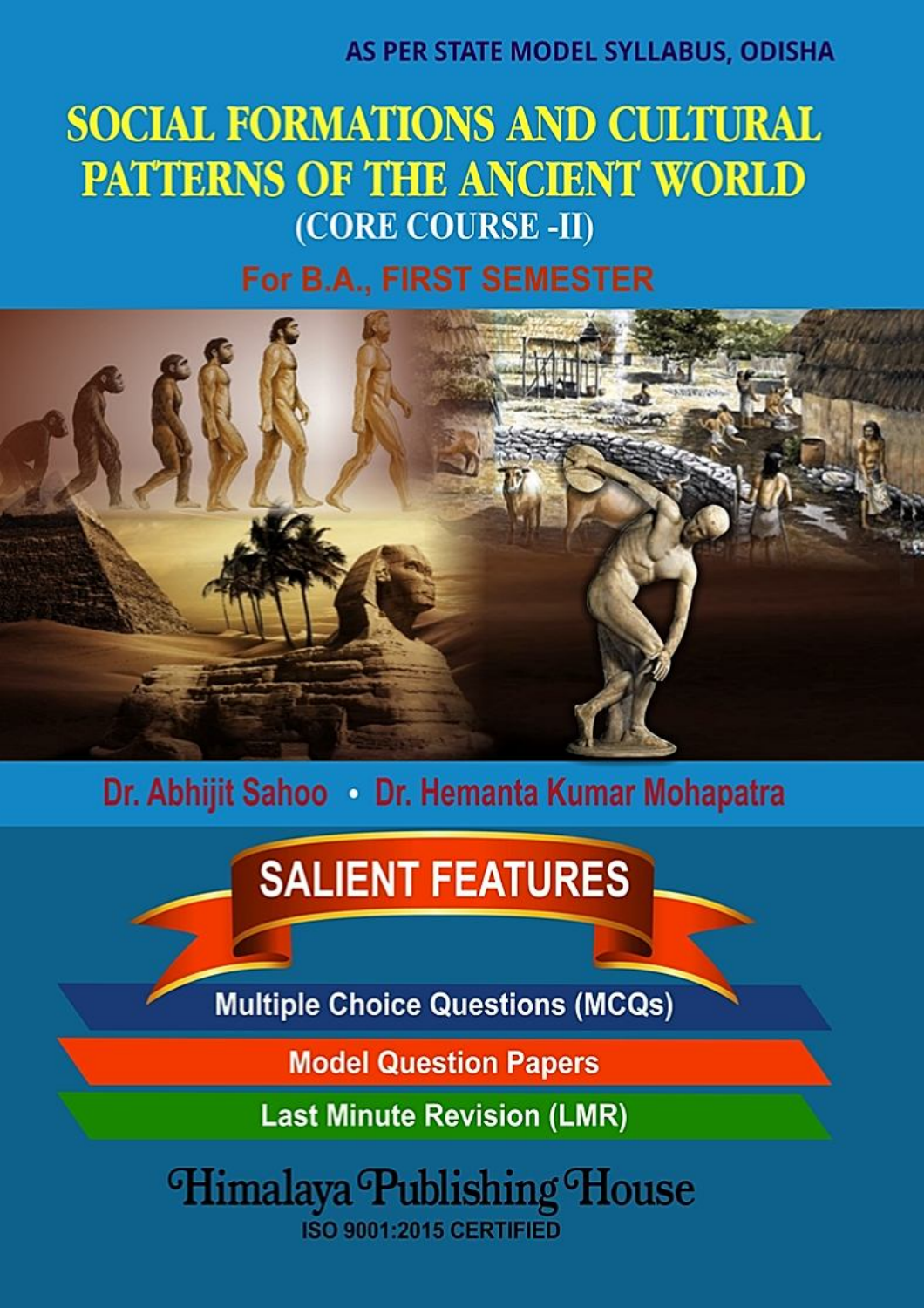# **Social Formations and Cultural Patterns of the Ancient World**

**(CORE COURSE-II)**

# **Dr. Abhijit Sahoo**

M.A., M.Phil., Ph.D, Lecturer in History, Shishu Ananta Mahavidyalaya, Balipatna, Khurda.

# **Dr. Hemanta Kumar Mohapatra**

M.A., Ph.D, Retd. Associate Professor in History, Odisha Education Service.

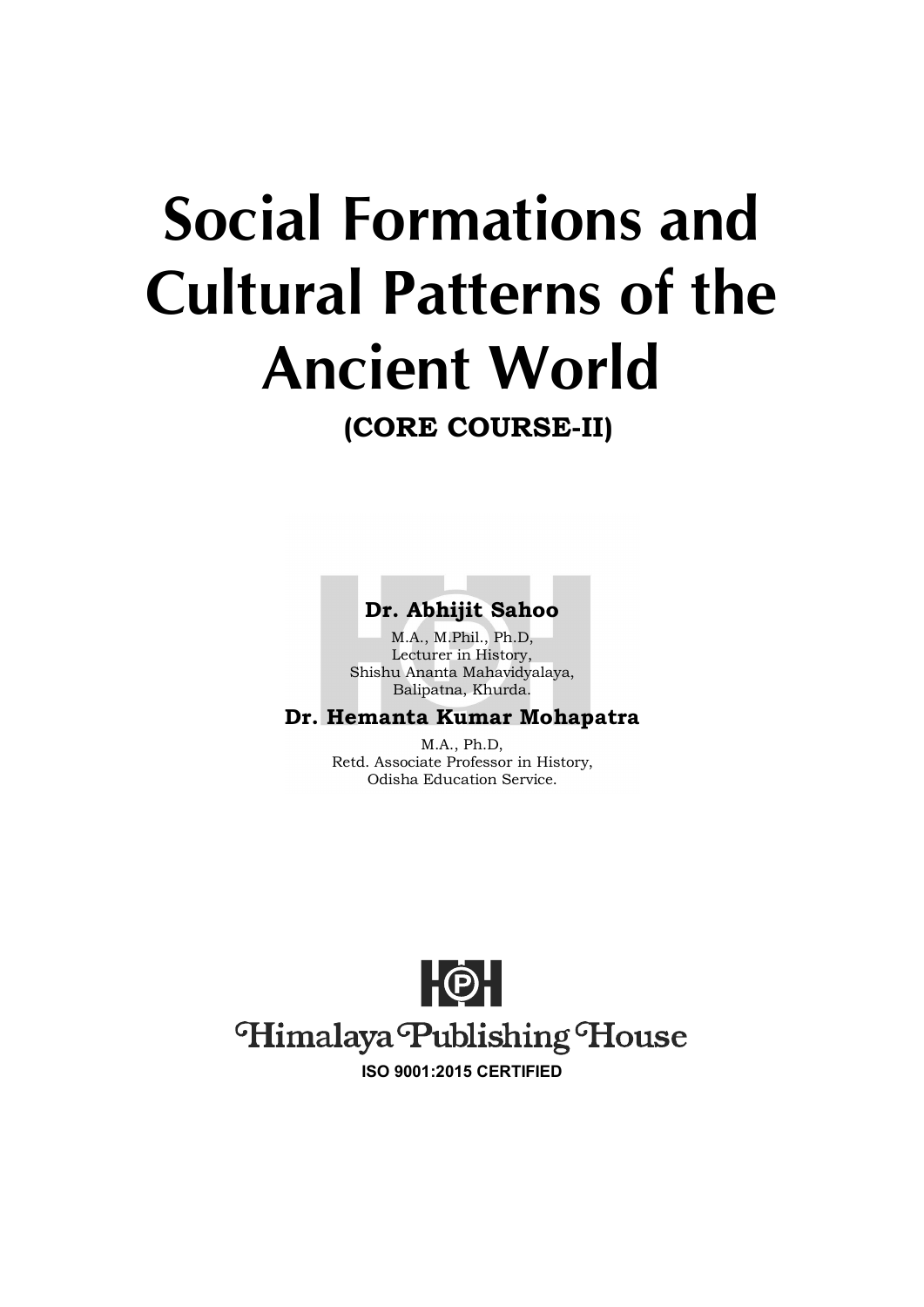#### **© Authors**

No part of this publication may be reproduced, stored in a retrieval system, or transmitted in any form or by any means, electronic, mechanical, photocopying, recording and/or otherwise without the prior written permission of the authors and the publisher.

### **First Edition : 2019**

| Published by          | : Mrs. Meena Pandey for Himalaya Publishing House Pvt. Ltd.,<br>"Ramdoot", Dr. Bhalerao Marg, Girgaon, Mumbai - 400 004.<br>Phone: 022-23860170, 23863863; Fax: 022-23877178<br>E-mail: himpub@bharatmail.co.in; Website: www.himpub.com |  |
|-----------------------|------------------------------------------------------------------------------------------------------------------------------------------------------------------------------------------------------------------------------------------|--|
| <b>Branch Offices</b> | ÷                                                                                                                                                                                                                                        |  |
| <b>New Delhi</b>      | "Pooja Apartments", 4-B, Murari Lal Street, Ansari Road, Darya Ganj, New Delhi - 110 002.<br>Phone: 011-23270392, 23278631; Fax: 011-23256286                                                                                            |  |
| Nagpur                | : Kundanlal Chandak Industrial Estate, Ghat Road, Nagpur - 440 018.<br>Phone: 0712-2721215, 3296733; Telefax: 0712-2721216                                                                                                               |  |
| <b>Bengaluru</b>      | : Plot No. 91-33, 2nd Main Road, Seshadripuram, Behind Nataraja Theatre,<br>Bengaluru - 560 020. Phone: 080-41138821; Mobile: 09379847017, 09379847005                                                                                   |  |
| Hyderabad             | : No. 3-4-184, Lingampally, Besides Raghavendra Swamy Matham, Kachiguda,<br>Hyderabad - 500 027. Phone: 040-27560041, 27550139                                                                                                           |  |
| Chennai               | : New No. 48/2, Old No. 28/2, Ground Floor, Sarangapani Street, T. Nagar,<br>Chennai - 600 017. Mobile: 09380460419                                                                                                                      |  |
| Pune                  | : "Laksha" Apartment, First Floor, No. 527, Mehunpura,<br>Shaniwarpeth (Near Prabhat Theatre), Pune - 411 030.<br>Phone: 020-24496323, 24496333; Mobile: 09370579333                                                                     |  |
| Lucknow               | : House No. 731, Shekhupura Colony, Near B.D. Convent School, Aligani,<br>Lucknow - 226 022. Phone: 0522-4012353; Mobile: 09307501549                                                                                                    |  |
| Ahmedabad             | : 114, "SHAIL", 1st Floor, Opp. Madhu Sudan House, C.G. Road, Navrang Pura,<br>Ahmedabad - 380 009. Phone: 079-26560126; Mobile: 09377088847                                                                                             |  |
| <b>Ernakulam</b>      | : 39/176 (New No. 60/251), 1st Floor, Karikkamuri Road, Ernakulam,<br>Kochi - 682 011. Phone: 0484-2378012, 2378016; Mobile: 09387122121                                                                                                 |  |
| <b>Cuttack</b>        | : New LIC Colony, Behind Kamala Mandap, Badambadi,<br>Cuttack - 753 012, Odisha. Mobile: 09338746007                                                                                                                                     |  |
| Kolkata               | 108/4, Beliaghata Main Road, Near ID Hospital, Opp. SBI Bank,<br>Kolkata - 700 010. Phone: 033-32449649; Mobile: 07439040301                                                                                                             |  |
| DTP by                | Sunanda<br>$\mathbf{L}$                                                                                                                                                                                                                  |  |
| <b>Printed at</b>     | Infinity Imaging System, New Delhi. On behalf of HPH.<br>÷.                                                                                                                                                                              |  |
|                       |                                                                                                                                                                                                                                          |  |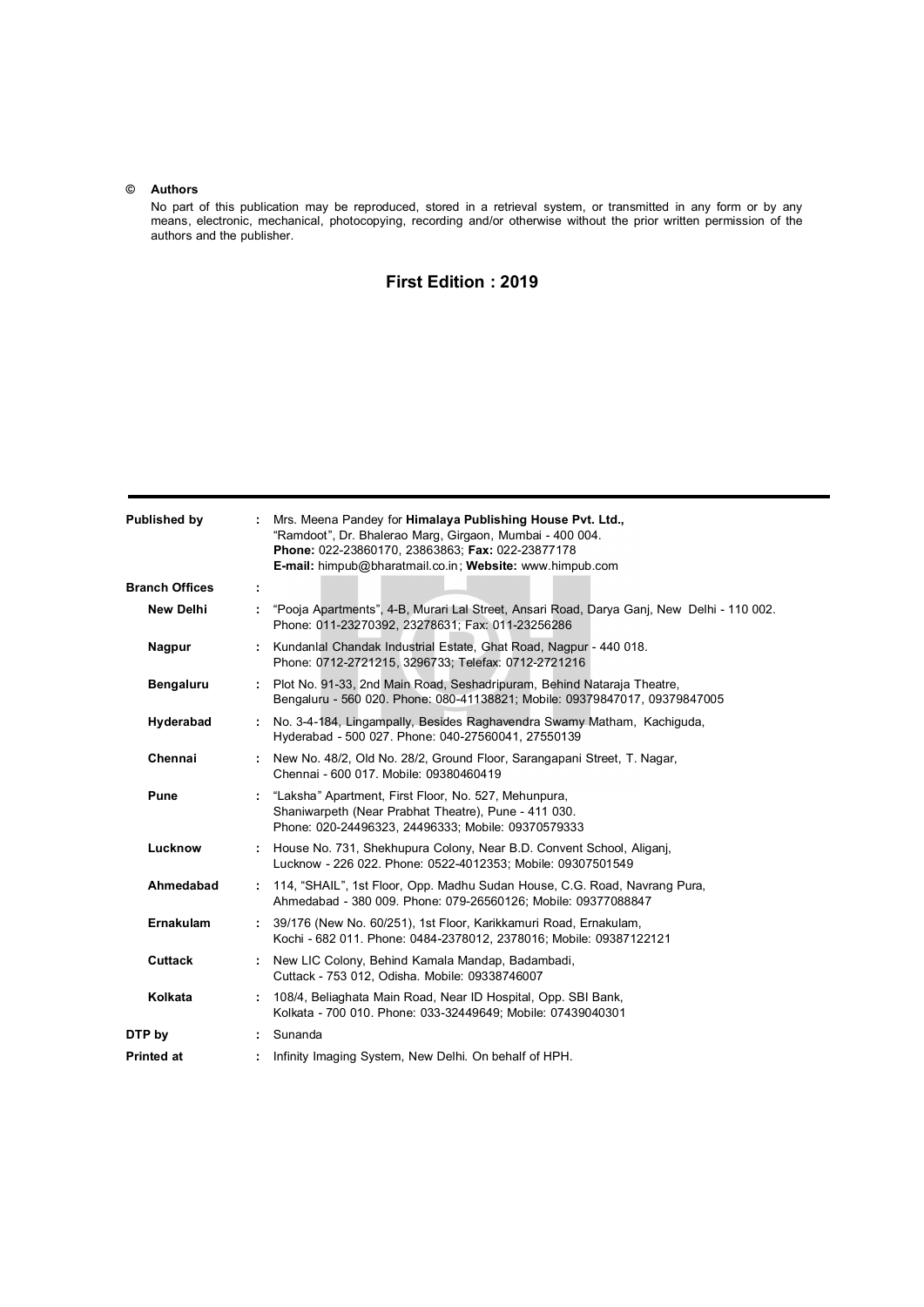# *Dedicated To My Mother*



*Late Smt. Pravati Sahoo*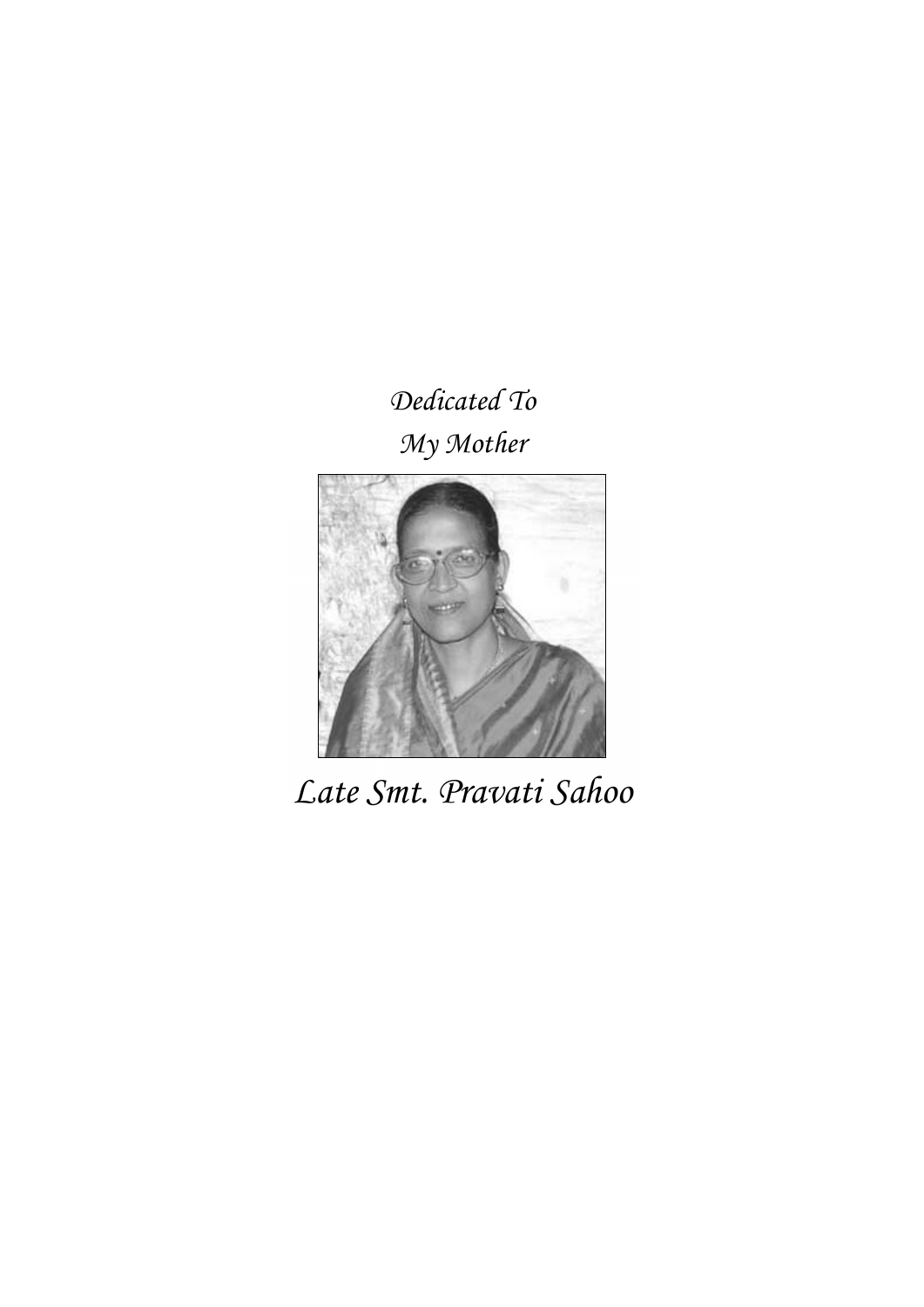# Preface

History is the study of past events and achievements of Man. With the advent of the twenty-first century, knowledge of history has become highly essential. And to obtain this knowledge, one has to make a systematic study on various aspects of past events.

The present textbook **"Social Formations and Cultural Patterns of the Ancient World"** is prepared taking into account for history honors students (2019- 20) of the CBCS courses designed as a common syllabus for all Universities of Odisha. For the convenience of the students, different terminologies are clarified, Summary recaps are given, point and sub-points are high-lighted, Model Questions are given and LMR (Last Minutes Revision) is supplied.

In the first unit, vivid description has been made on the Evolution of Man and different pre-historic cultures. Discussions are also made on the food production, development of agriculture and animal husbandry of the Neolithic period. Egypt, Mesopotamia (Sumerian and Babylonian) and China (Shang dynasty) are also discussed. Subsequent chapter's deals with topics like Athens, and Sparta, Politics, Economic and culture of Ancient Greece.

In preparing this book, we have taken the help of classical as well as contemporary books on the topics. We have also gone through different websites dealing with the subjects. All the units of this book have been presented in a systematic and comprehensive manner.

We are thankful to Mr. Niraj Pandey and Vijaya Pandey of Himalaya Publishing House. We are also thankful to Mr. Bijaya Kumar Ojha and his team for taking a keen interest in the publication of this book. Finally, we have a request to the readers. Their suggestion on the errors and improvement of this book shall be solemnly acknowledged and the author will try his best to include the constructive and relevant suggestions in the next edition of the book. We hope that this book will surely fulfill the requirement of both students and teachers.

#### **Authors**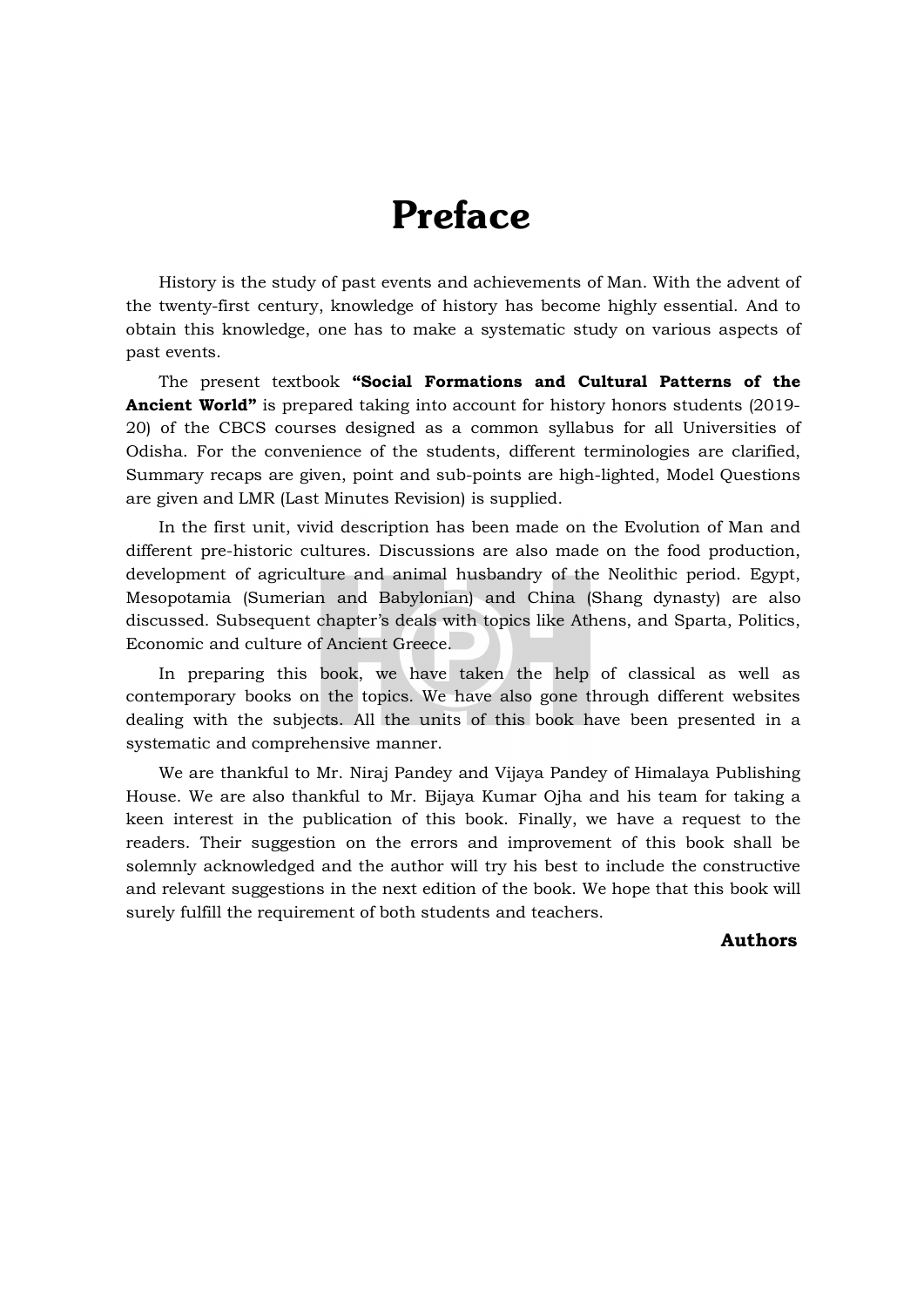# Syllabus

### **Unit-I**

- 1. Evolution of Man
- 2. Palaeolithic Cultures
- 3. Mesolithic Cultures

### **Unit-II: Neolithic Culture**

- 1. Food Production
- 2. Development of Agriculture
- 3. Animal Husbandry

# **Unit-III: Bronze Age Civilisations**

- 1. Egypt
- 2. Mesopotamia (Sumeria & Babylonia)
- 3. China (Shang)

### **Unit-IV: Ancient Greece**

- 1. Athens and Sparta
- 2. Politics, Economic
- 3. Culture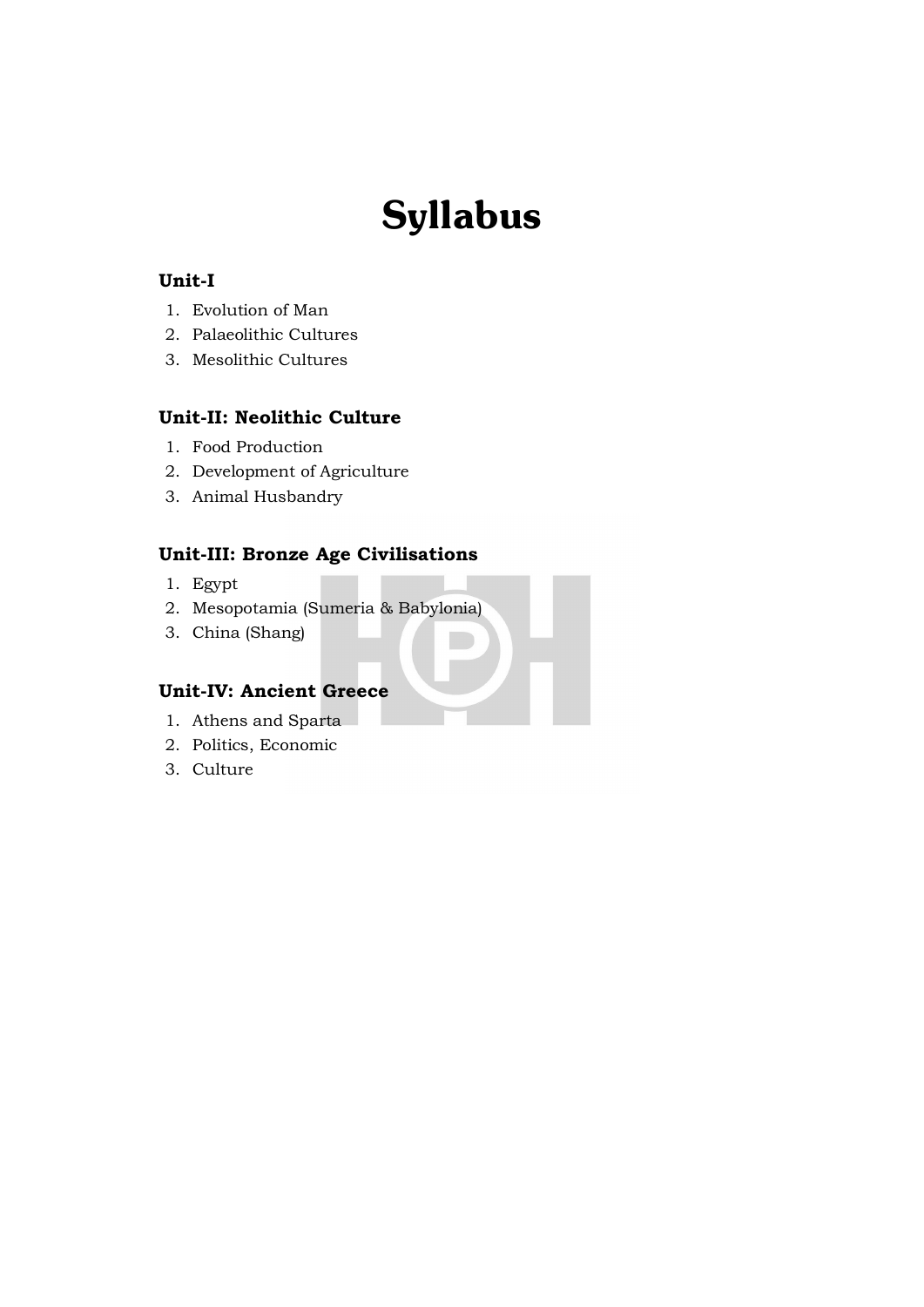# **Contents**

**Unit I**

| 1.                                        | Evolution of Man                                                   | $1 - 9$     |  |  |
|-------------------------------------------|--------------------------------------------------------------------|-------------|--|--|
| 2.                                        | Palaeolithic Culture                                               | $10 - 19$   |  |  |
| 3.                                        | Mesolithic Culture                                                 | $20 - 25$   |  |  |
| Unit II: Neolithic Culture                |                                                                    |             |  |  |
| 4.                                        | Food Production, Development of Agriculture and                    |             |  |  |
|                                           | Animal Husbandry                                                   | $26 - 43$   |  |  |
| <b>Unit III: Bronze Age Civilisations</b> |                                                                    |             |  |  |
| 5.                                        | Egypt                                                              | $44 - 63$   |  |  |
| 6.                                        | Mesopotamia (Sumerian and Babylonia) Sumerian Civilisation 64 - 73 |             |  |  |
| 7.                                        | Babylonian Civilisation                                            | $74 - 80$   |  |  |
| 8.                                        | China (Shang) Chinese Civilisation: Shang Dynasty                  | $81 - 94$   |  |  |
| <b>Unit IV: Ancient Greece</b>            |                                                                    |             |  |  |
| 9.                                        | Athens and Sparta, Politics                                        | $95 - 108$  |  |  |
| 10.                                       | Economic and Culture in Ancient Greece                             | $109 - 123$ |  |  |
|                                           | Multiple Choice Questions                                          | $125 - 130$ |  |  |
|                                           | <b>Model Question Papers</b>                                       | $131 - 144$ |  |  |
|                                           | Last Minute Revision                                               | $145 - 157$ |  |  |
|                                           | <b>Books for References</b>                                        | $158 - 159$ |  |  |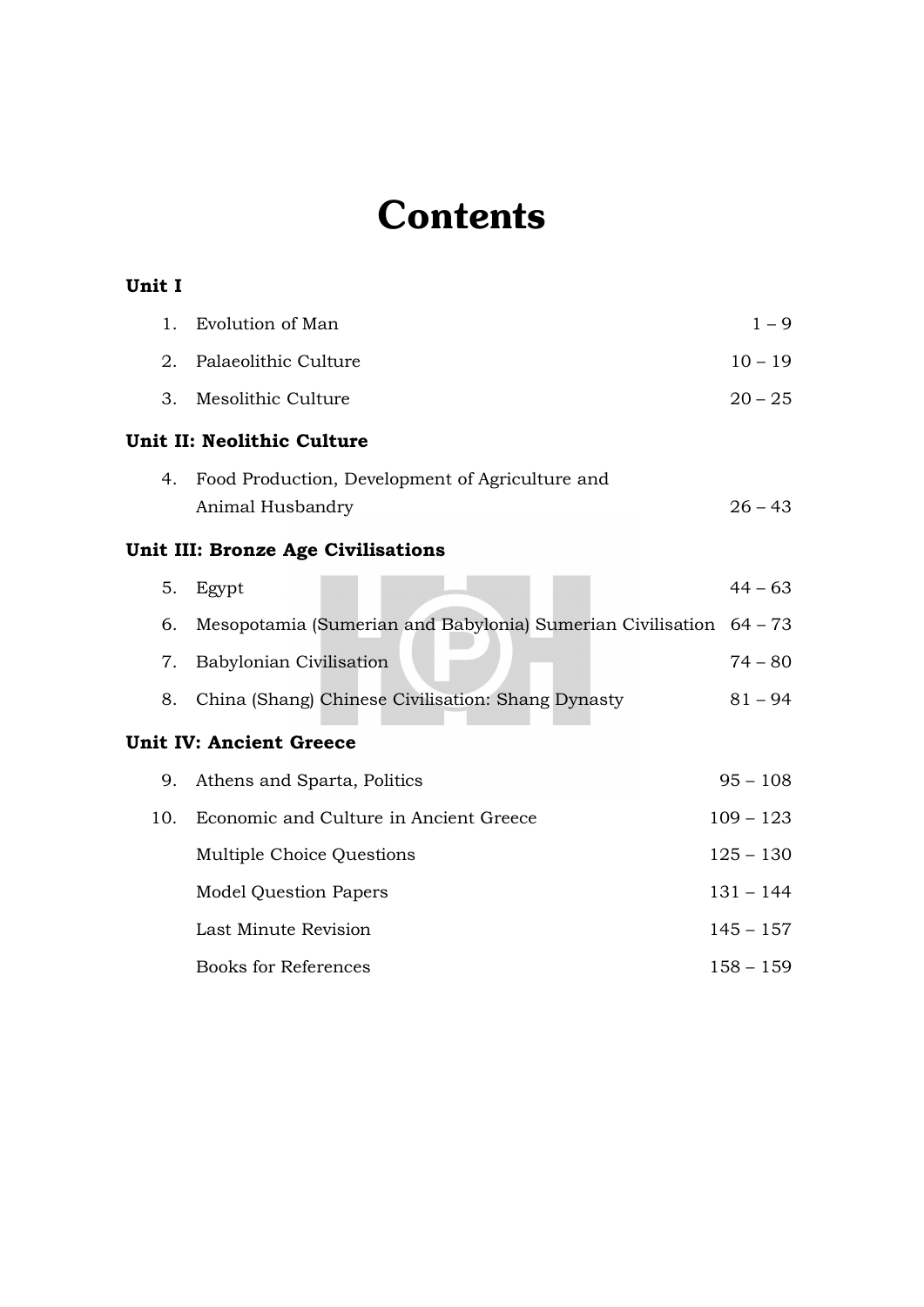# **Unit I**

# **Chapter 1**

# Evolution of Man

## **1.1 INTRODUCTION**

The history of mankind in India is extremely old. Nobody can say with confidence as to how old the earth is. However, it is very hard to identify from where and when the man appeared on earth. It is equally difficult to know when the human race appeared on this earth. Yet, the historians, depending on their constructive imagination have chalked out many probable theories. It is presumed that man in the beginning led an animal life. In fact, the life of the primitive man was totally uncivilised and barbarous. They used to wander from place to place, eat raw flesh, wild fruits, dwelled in caves and underneath trees. They never knew the use of cloth and metal. However, from experience and passing through several stages, they gradually marched forward from savage life to civilised life.

Prior to the discussion of human origin, we should know the meaning of the term evolution. Evolution is defined as the process by which different kinds of living organism develop from earlier forms. In the process of evolution all living organism on this earth surface witnessed certain changes in their morphology through time. Human being, the wisest among the creature passes through several phases of evolution.

### **1.2 ORIGIN AND THEORY OF EVOLUTION OF MAN**

The story of human evolution on earth is highly interesting and existing. The geologists have divided the early period of the earth into different phases, such as, Cambrian, Ordovician, Silurian, Pleistocene, and Holocene. It was possibly in the middle of the Pleistocene Age that early man appeared in the earth. The Man did not appear on earth all of a sudden. He appeared on earth through a long process of evolution. Different theories have been given by different scholars, scientist, and Anthropologist regarding the origin and evolution of man. The following are some of the theories of human evolutions.

#### **Theory of Creationism**

Before the scientific discoveries of fossils records, in the theological world the commonly accepted explanation for the origin of species came from **Genesis**, the first book of the Bible,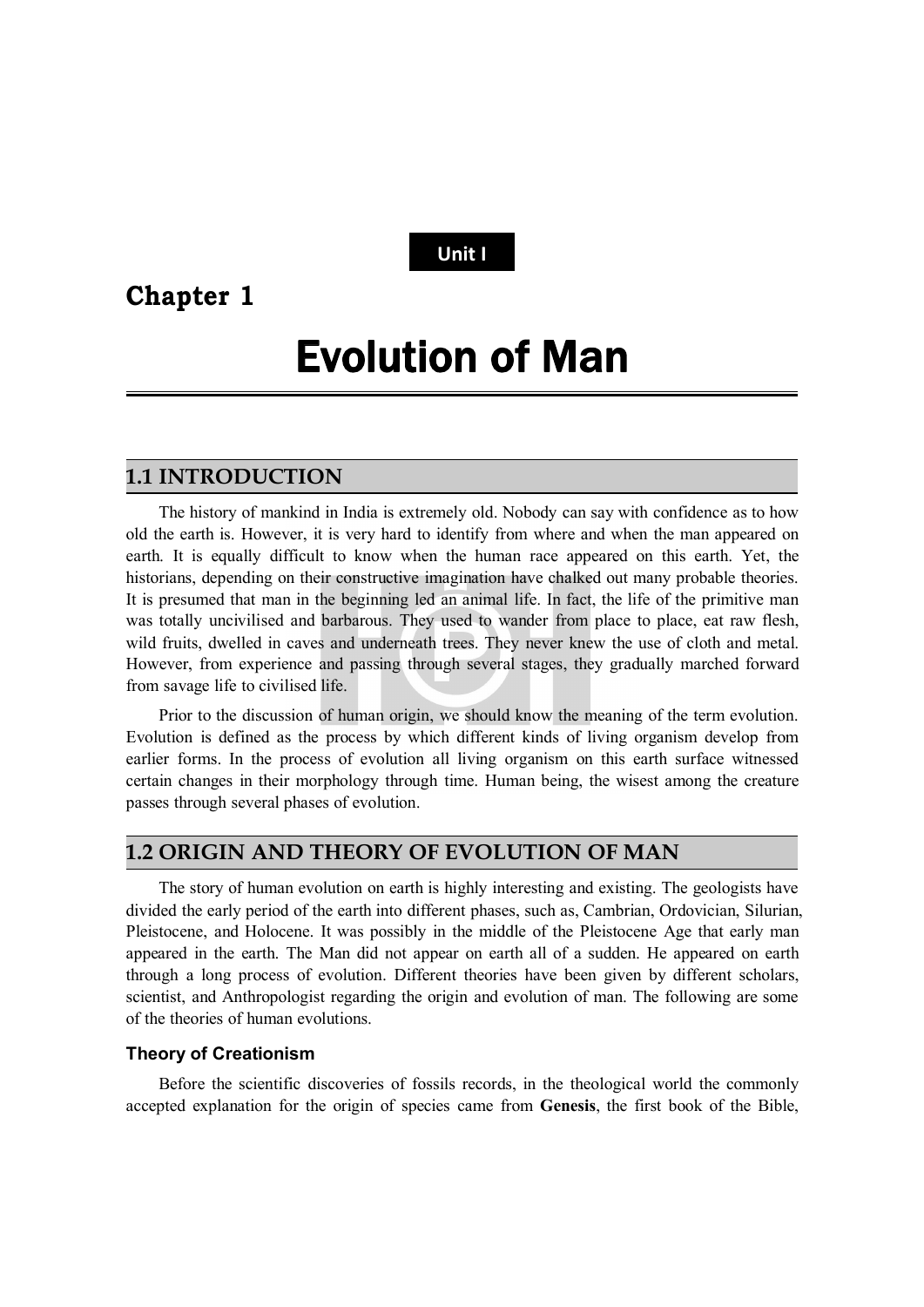wherein it is stated that God had created all life during six days of creation and this is known as the theory of creationism. According to creationism, biological similarities and differences originated at the Creation. Characteristics of life forms were seen as absolute; they could not change.

**Fossil** – the remains or impression of a prehistoric plant or animal embedded in rock and preserved in petrified form.

**Creationism** – the belief that the universe and living organisms originate from specific acts of divine creation, as in the biblical account, rather than by natural processes such as evolution.

#### **Theory of Catastrophism**

Fossil discoveries during the eighteenth and nineteenth centuries raised doubts about creationism. In this condition, a modified explanation combining creationism with catastrophism arose to replace the original doctrine. In this view, fires, floods and other catastrophes, including the biblical flood involving Noah's ark, had destroyed ancient species. After each destructive event, God had created again, leading to contemporary species.

**Catastrophism** – the theory that changes in the earth's crust during geological history have resulted chiefly from sudden violent and unusual events. It was the theory that the Earth had largely been shaped by sudden, short-lived, violent events, possibly worldwide in scope.

#### **Theory of Transformism**

The alternative to creationism and catastrophism was transformism, also called evolution. Evolutionists believe that species arise from others through a long and gradual process of transformation or descent with modification. Charles Darwin became the best known of the evolutionists. However, he was influenced by earlier scholars, including his own grandfather. In a book called **Zoonomia** published in 1794, Erasmus Darwin had proclaimed the common ancestry of all animal species. In the nineteenth century, **Charles Darwin** put forward the idea that humans have evolved from apes, in his book *The Descent of Man*. Darwin based his hypotheses on his wide-ranging studies of plant and animal life, of different continents and island of the world, which he carried out during a five-year voyage, from 1831 to 1836 on board the research ship HMS Beagle. On examining the hundreds of species of plants, animals, and birds he had seen and collected during his voyage, Darwin could distinguish small changes in characters between similar species inhabiting different ecological niches. He summarised his findings in the book, *On the Origin of Species by Means of Natural Selection*, published on 24 November 1859, in which he described how one species could evolve into another more fit to survive in a changing environment, by a process which he called natural selection. Human beings, Darwin believed, evolved by a similar process. Charles Darwin provided a theoretical framework for understanding evolution. He offered natural selection as a powerful evolutionary mechanism that could explain the origin of species, biological diversity, and similarities among related life forms. Darwin proposed a theory of evolution. The theory of evolution, through natural selection, was Darwin's major contribution. Darwin postulated the theory that apes and human had a common ancestor. In his descent of man, he discussed human ancestry. According to him man descended from minute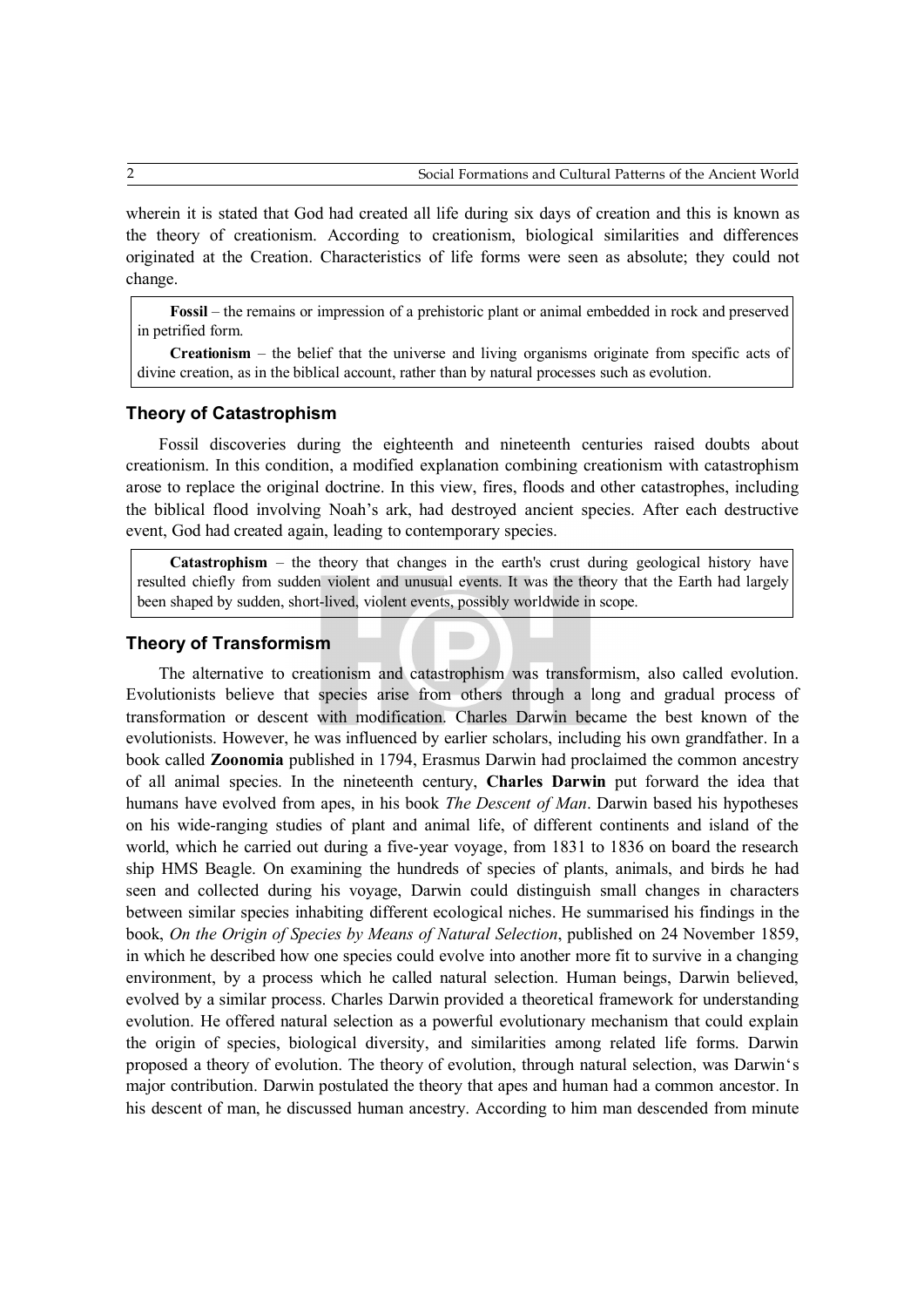Evolution of Man 3

organisms, the simplest forms of distant past and from simple form evolved the complex form through various stage.

**Transformism** – the doctrine that living organisms have evolved from previously existing forms of living matter.

#### **The Origin of Man**

The earliest man appeared on this earth through a long process of evolution. In fact, man's origin was from the time of mammals mainly the apes and chimpanzee. By stages, evolution shaped him into man and he became different from the rest of the ape groups. The early man must have looked extremely different from the present man. His head sloped backward above the eyes. He had a very small forehead. Though, he walked on his feet, he was bent forward. His body was covered with thick hair and his speech was limited. The early man wandered from one place to the other place in search of food and ate the flesh of animals, fruits, and sweet roots of plants. They were living in caves. They were not using any dress and led the life of a wild animal. This was the first stage of the evolution of man on the earth.

### **1.3 TRENDS IN HUMAN EVOLUTION**

#### **African Australopithecus**

At some places, the skulls and bones of real men's predecessors have been discovered. They show the linkage in human evolution. It is supposed that two groups of sub-men lived long before the real man developed. The first group is named as **African Australopithecus.** They belonged to the group of Homonoids which include all forms of human beings. Professor Raymond Dart coined the term **Australopithecus** Africanus and the term **Australopithecus** is a combination of the Latin word **Austral,** means – **southern** and the Greek word **Pithekos** means –**ape**. The first skull and bones of Australopithecus were discovered in Tanzania of the African continent. The skull shows that the appearance of that creature must have been like that an ape. But in many other features the creature was like man. The height of this man was limited within four feet and their brain was very small.



**Australopithecus**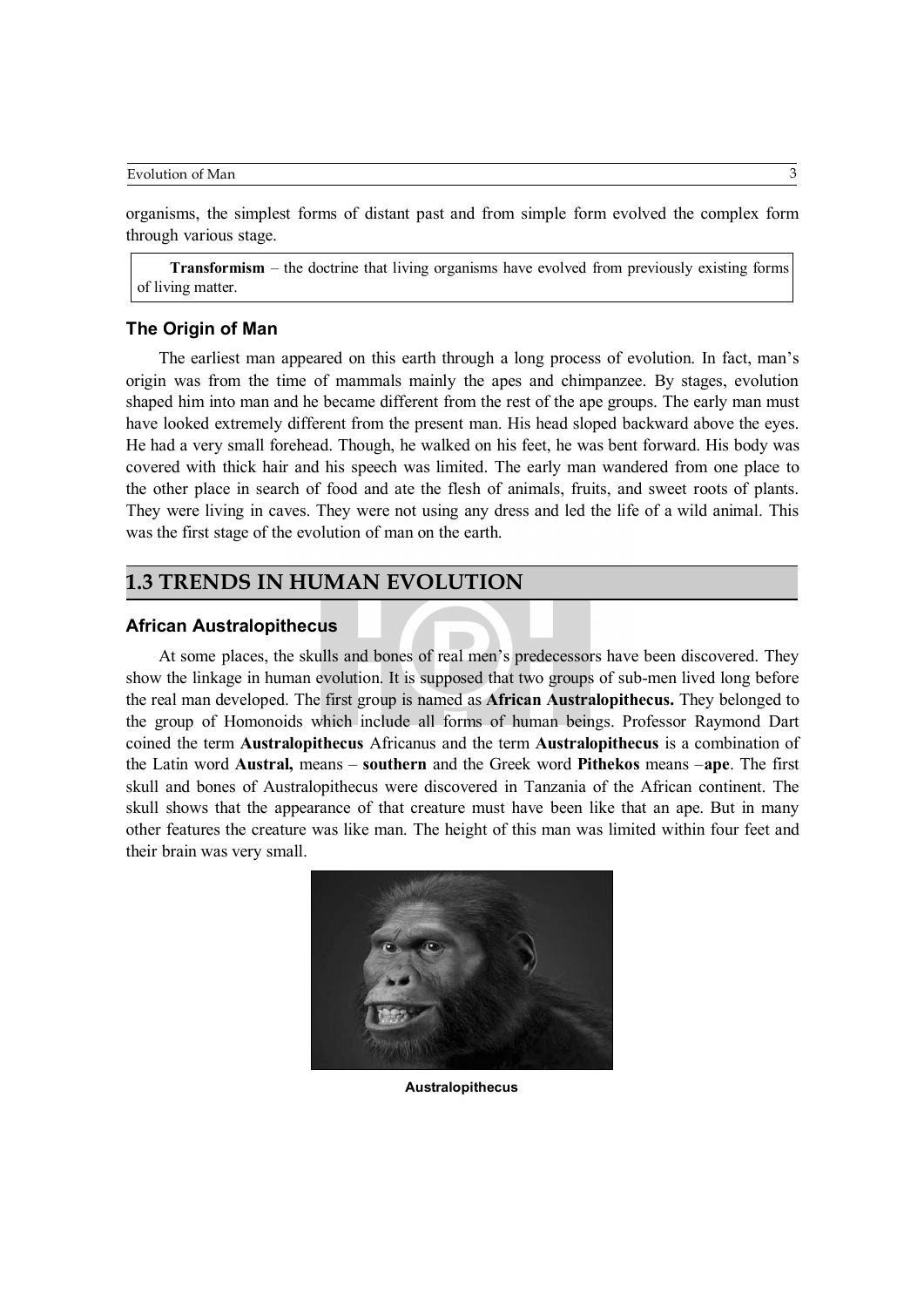**Skull** – The **skull** is a bony structure that forms the head in vertebrates. It supports the structures of the face and provides a protective cavity for the brain.

#### **Asian Pithecanthropus**

#### **Java Man And Peking Man**

The following group of sub-men is described as the Asian Pithecanthropus. The remains of those creatures have been discovered in Java by a Dutch army Surgeon in 1894 and they were more developed than African Australopithecus. It is believed that the Java man lived in the early Pleistocene age about 5, 00,000 B.C. He walked in a stopped position and his brain was small. He resembled more an ape than a present-day man and looked like a chimpanzee. The Java men were about five and a half feet tall. They could not speak. The skulls and bones of these similar creatures were also discovered in China near Peking. The Peking man is believed to be slightly advanced than the Java man. The height of this man was almost similar to the Java man. His forehead was much wider than Java man. In the process of evolution, the Peking man was more advanced than the earlier two. The Java man and the Chinese sub-man together represented a further step in the evolution towards the real man.



**The Java man**

**Ape** – a large primate that lacks a tail, including the gorilla, chimpanzees, orangutan, and gibbons.

#### **Heidelberg in Germany**

The next lucid evidence of the existence of the early man is found near Heidelberg in Germany. The Heidelberg man lived in the second interglacial period, something like 300,000 years ago. The fossil remains excavated there are far more like a man of today than those of the creature found in Java. His teeth were like the teeth of the current man. He had a healthy body and also exchanged language with his fellow men. He was closer to the Homo-Sapiens or the spices to which all current day men belong.

#### **Piltdown in England**

A few bones of Piltdown man have also been found in Sussex, England in 1911. The man of this period is supposed to have lived in the third interglacial period or about 125,000 years ago.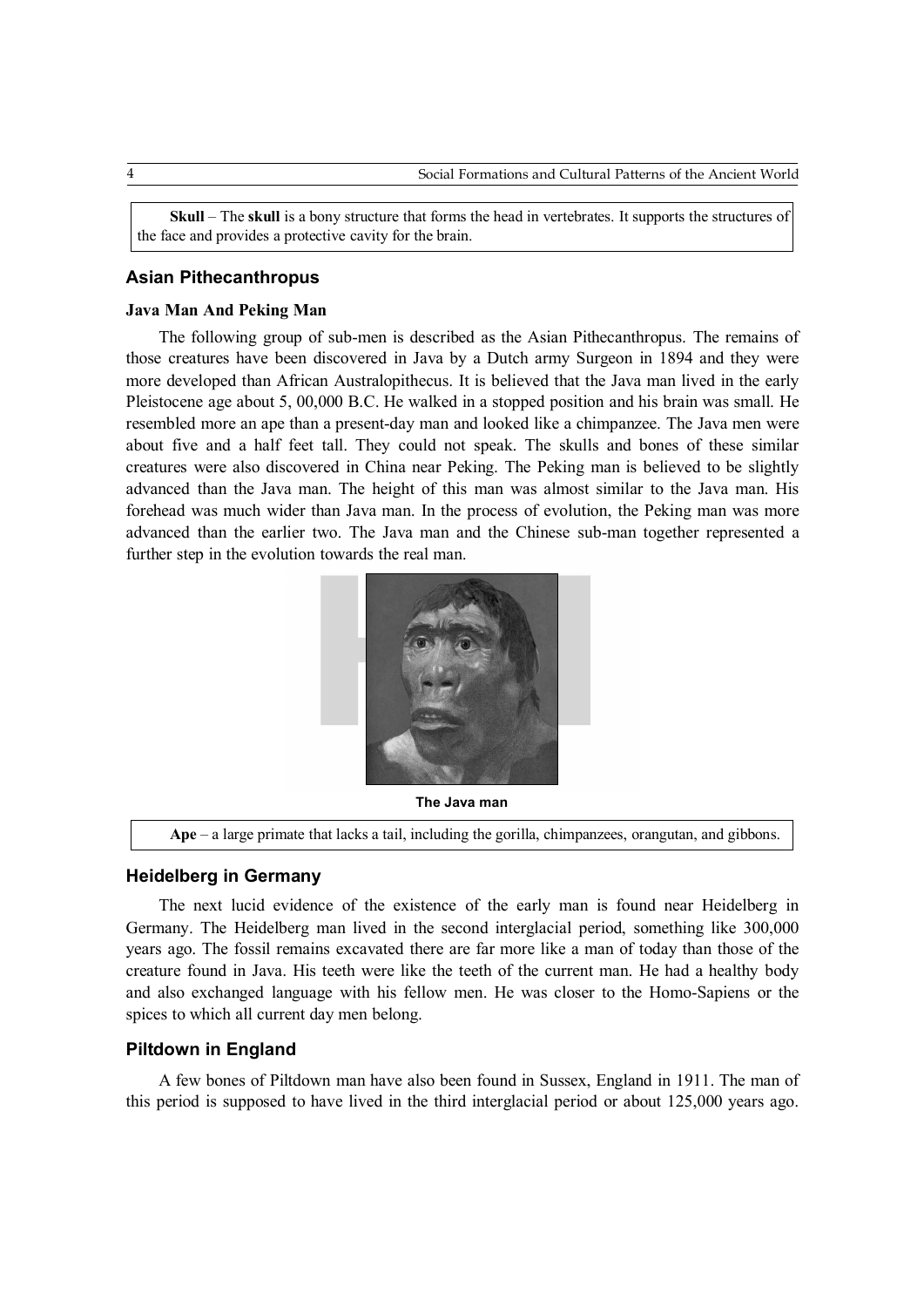#### Evolution of Man 5

The skull or bones shows that Piltdown mans brain capacity was midway between the Java man and the man of today.



**Stages of Human Evolution**

#### **Neanderthal Man: Homo Erectus**

*Homo is a Latin word which means male and Erectus means straight. The Homo erectus could stand straight.*



The next phase in the evolution of man was the Neanderthal man. The Neanderthal man was more advanced than the earlier men. This type of man, whose traces have been found near Neanderthal (Germany), lived in the last interglacial period. He was considerably an improved man over the Java man. They had a huge body which was covered with long hairs. As their backbones were slightly inclined, they could not stand erect, nor could they move their necks. The Neanderthal man foreheads were narrow and hollow and eyebrows bulged out. It is supposed that the Neanderthal man generally lived in caves near lakes, and rivers. He did not know to make a pot to keep water. So, he stayed in places where water was available. Although they lived in caves, they did not altogether give up wandering life. They used caves in order to protect themselves

from severe cold and heavy rain. The most significant characteristic of this period was the use of fire, which was accidentally produced due to the friction of trees or stones. They tried to keep the fire burning with the help of dry leaves and woods. The fire was used to scare away wild animals, to keep the caves warm, and most likely to cook food. The invention of fire was the utmost contribution of early men to human civilisation. Their dress consisted of dried skins. They used implements of stone and wood for hunting small animals. In the course of time, the quality of these implements improved. Their food consisted of fish, the flesh of different animals, and fruits of the forest. They were living in small groups, each under the leadership of a strong man. The duty of the leader was probably to protect his fellowmen from the attack of wild animals. The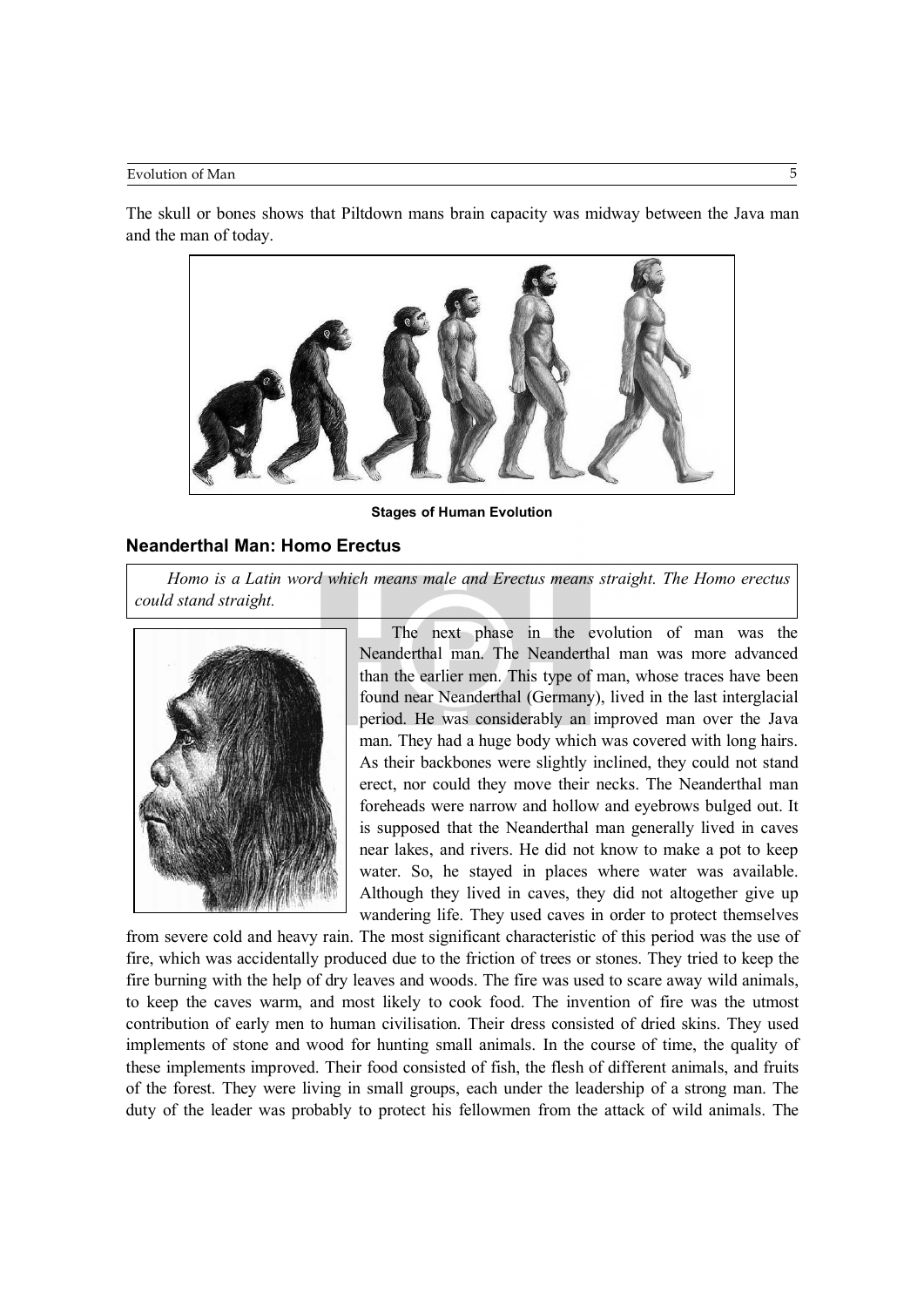language was not developed and thoughts were exchanged through certain signs. It is believed that Neanderthal man was the real ancestor of the man of today.

#### **Complete Man: Cro-Magnon Man: Homo Sapiens**

**Homo Sapiens** – The Latin words **Homo** means Male and **Sapiens** means wise or thinking, jointly constitute Homo sapiens which means Thinking man.

Finally, on the path of human evolution, there appeared the complete or real man. He appeared more than twenty-five thousand years ago. South Asia, North Africa, and the Mediterranean region were the places where they appeared first and then spread to Europe. That type marked the next higher stage in the evolution of the human race. Those men were more improved than the Neanderthal men both in physical strength and mental exercise. Their brain was more developed than that of the Neanderthal man. They were the complete men and thus, the ancestors of the present human race. They were of two types i.e. Cro-Magnon type found in France and Grimaldi type. The Cro-Magnon type was first found in 1868 in Les Eyzies, Dordogne, France, and the Grimaldi type was found near Mentone.

Both the Cro-Magnon and Grimaldi man lived towards the latter part of the Paleolithic or the Old Stone Age. They did not have an ape-like appearance. The Cro-Magnon men were tall with a broad face and a prominent nose. They possessed teeth and bones of the human type and were able to walk straight. They drove the Neanderthal man out of the caves which they occupied. They used the stone implements which were better than those of the Neanderthal man. They knew how to gather food and moved widely in search of food. In the course of time, they came to know the use of the implements of bone. Hunting was their main occupation and probably mammoth, horse, bison, and reindeer were the animals hunted by them. They were fond of the horse's flesh. The bark of the tree and dried skins served the purpose of their dress. Afterward, **Cro-magnon Man**



they prepared needles of bone to stitch skins. It has been known that they possessed the skill of painting. They drew beautiful pictures of bull, horse, deer, etc. on the walls of the caves with the help of either bone or stone and used various colours like black, brown, red, yellow, and white into them. Probably he had a larger vocabulary than the Neanderthal man, because, language gave him an enormous advantage over animals.

#### **Races of Mankind**

As mentioned above, the Neanderthal man is believed to be the straight ancestor of the current man. The remains of this type of man have been found all over the world. Within the course of time, the Neanderthal man began to be different physically in different parts of the world. These differences can be traced to the difference in climate and other factors. When the man had developed fully, these physical differences became prominent. Although, every man belongs to one great human family called Homo sapiens (Thinking man), he can be divided into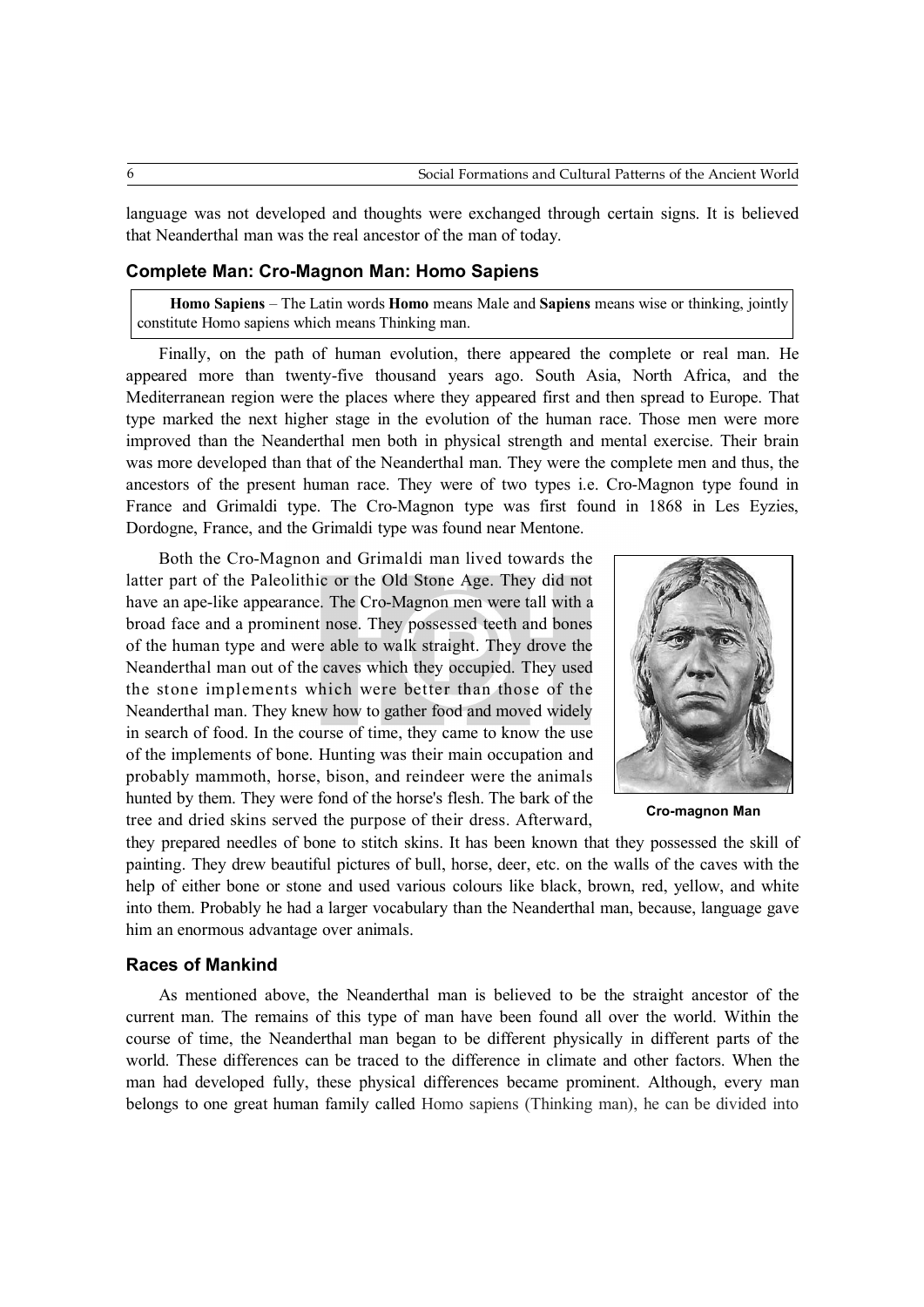four races of mankind. This division is based on the difference in the shape of his skull, the type of his hair and the colour of his skin. These four races of mankind are as follows:

- **The Australoid Race:** Pygmy peoples of Central Africa, Australia, and the Malaya Archipelago are recent representatives of the Australoid race. Their chief characteristics are long heads, dark skin, woolly hair, and short stature.
- **The Negroid Race (Negroes):** The Negroes live mainly in warm to hot climates. They have a long head, forward thrusting jaw, tall stature, black skin and woolly hair. Probably, the Negroes originated in Africa, south of the Sahara Desert. They moved from there to other parts of the world.
- **The Mongoloid Race (Mongolians):** The Mongolians are mainly Asiatic and are round-headed, yellow skinned, short in stature, and medium cranial capacity. These people first appeared in Central Asia and then spread to Siberia, China, Japan, and South East Asia.
- **The Caucasian Race (Aryans):** The original home of the Aryans is believed to be somewhere in the region known as Eurasia. From there they moved to other parts of Europe, Iran, Iraq, The Northern Africa and India. The Aryans who migrated to India and settled in India are known as the Indo-Aryans. They have a long head, short stature, and medium cranial capacity.

### **1.4 LET'S SUM UP**

Like this, we find that the progress of the evolution of man was very slow but some definite advancement had been made. There were different types of early man. This difference is based on their stages of development. The inventions of fire, stone tools, use of bones, paintings, etc. are such useful important events that really contributed to the progress of mankind during later periods.

### **1.5 SUMMARY**

- The history of mankind in India is extremely old. Nobody can say with confidence as to how old the earth is. However, it is very hard to identify from where and when the man appeared on earth. It is equally difficult to know when the human race appeared on this earth.
- The fact of evolution was known before Darwin and Wallace. The theory of evolution, through natural selection (how evolution occurred), was their major contribution.
- Different theories have been given by different scholars, scientist, and Anthropologist regarding the origin and evolution of man. Theory of creationism, Theory of Catastrophism and Theory of Transformism.
- The earliest man appeared on this earth through a long process of evolution. In fact man's origin was from the time of mammals mainly the apes and chimpanzee. By stages, evolution shaped him into man and he became different from the rest of the ape groups.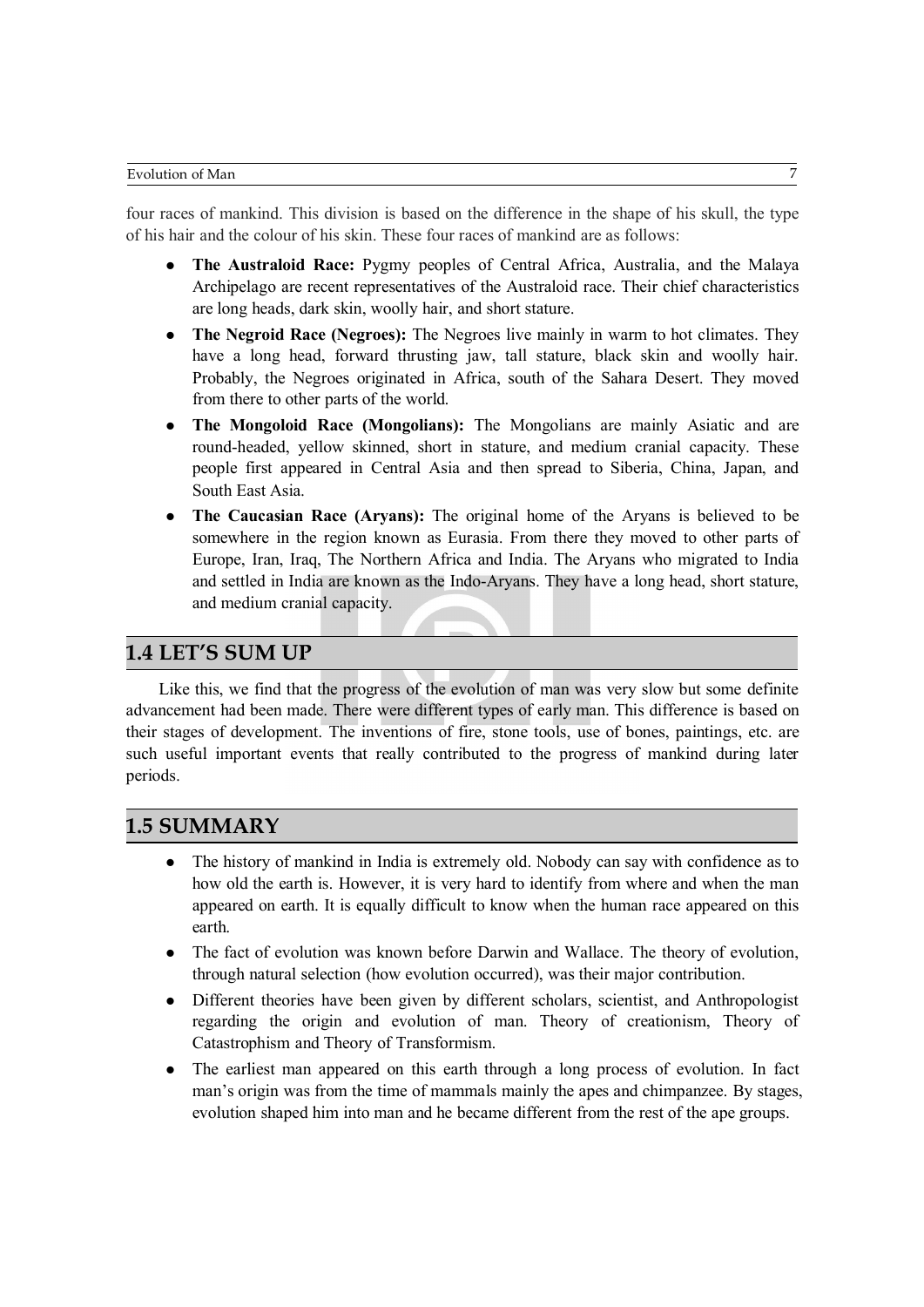- The human evolutionary history begins with the discovery of the hominid fossils. The process of evolution is still continuing. It may be happening that still human being is under the process of biological evolution but owing to our short life span we are unable to observe.
- There were different types of early man. This difference is based on their stages of development.
- Four races of mankind are The Australoid Race, The Mongoloid Race, The Negroid Race and The Caucasian Race.

#### **MODEL QUESTIONS**

#### **1. Fill in the Blanks**

- 1. **is the author of the book "Zonomia"**.
- 2. \_\_\_\_\_\_\_\_\_\_\_\_\_\_ is the author of the book "The Descent of Man"
- 3. In the vear the book Origin of Spices was published.
- 4. The first skull and bones of Australopithecus were discovered in the continent.
- 5. The meaning of *Homo-Sapiens* is
- 6. The meaning of *Homo-Erectus* is \_\_\_\_\_\_\_\_\_\_.
- 7. The meaning of Skull is

#### **2. Answer the Questions in One Word or One sentence**

- 1. Who was the author of the book *"Zoonomia"*?
- 2. Name the man who first appeared on the earth?
- 3. Who was the author of the book "Origin of the Spies"?
- 4. Who did coin the term Australopithecus?

#### **3. Answer the Questions in Two or Three Sentences**

- 1. What is the meaning of Evolution?
- 2. What is the theory of Creationism?
- 3. What is the theory of Catastrophism?
- 4. Who was the author of the book *"Zoonomia"*? When was it published?
- 5. Who was the author of the book "Origin of the Spies? When was it published?
- 6. Who did coin the term Australopithecus? What is the meaning of the term?
- 7. In which place of Africa the first skull and bones has been discovered?
- 8. What do you understand by *"Homo-Sapiens"*? From which places their skeletons have been discovered?
- 9. What is the meaning of "Homo-Erectus"?

#### **4. Write Short Notes on:**

- 1. Australopithecus
- 2. Homo sapiens
- 3. Charles Robert Darwin
- 4. Java Man
- 5. Peking Man